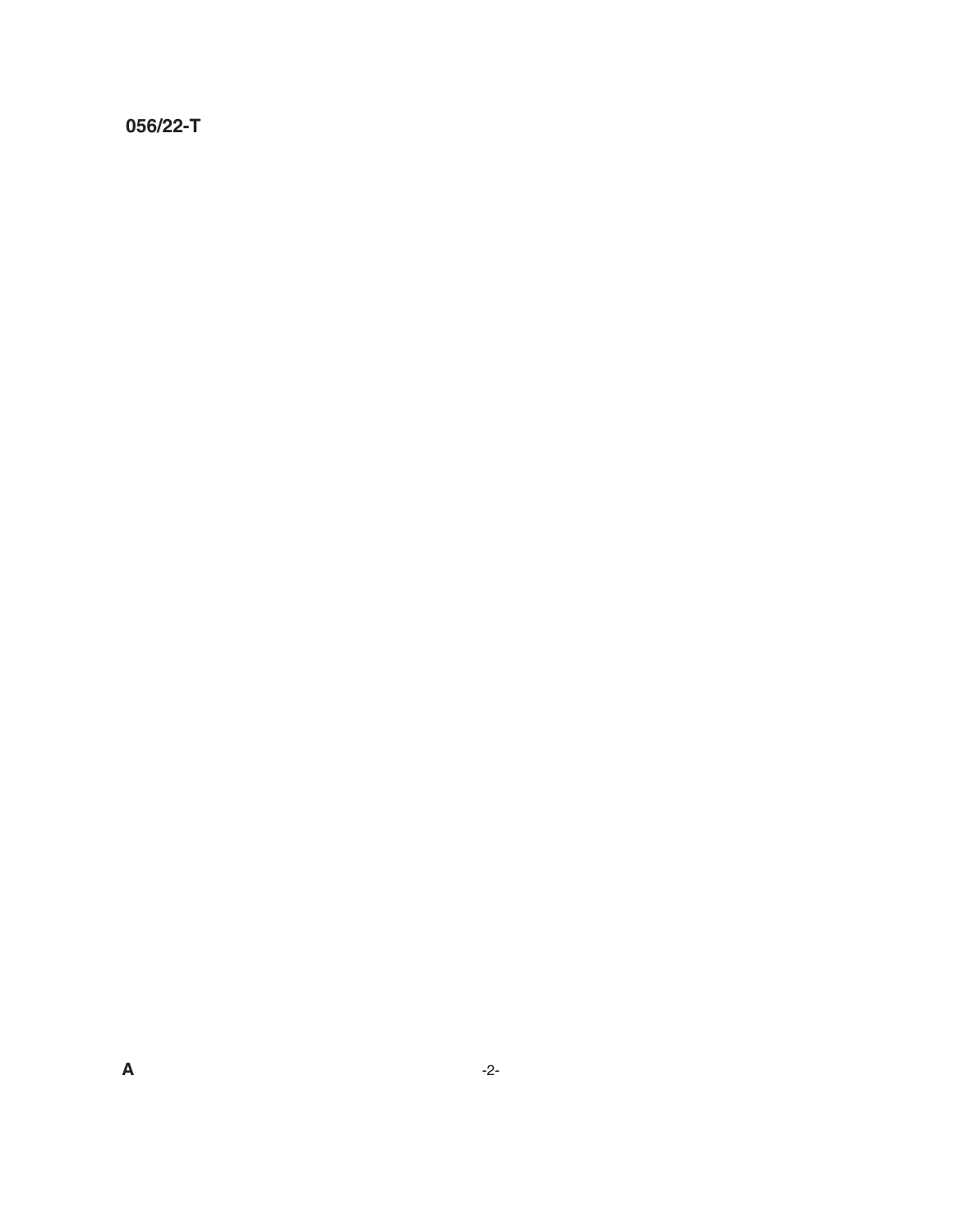|    | 1.   சர்வதேச அமைப்பின்படி, நீளத்தின் அடிப்படை அலகு                      |              |                         |        |              |
|----|-------------------------------------------------------------------------|--------------|-------------------------|--------|--------------|
|    | A) சென்டிமீட்டர்                                                        |              | B) மீட்டர்              |        |              |
|    | C) மில்லிமீட்டர்                                                        |              | D) மைக்ரோமீட்டர்        |        |              |
|    | 2.   ஸ்டீல் விதி எந்த உலோகத்தால் ஆனது                                   |              |                         |        |              |
|    | A) ஸ்பிரிங் ஸ்டீல்                                                      |              | B) கால்வனைஸ்டு ஸ்டீல்   |        |              |
|    | C) ஹைஸ்பீட் ஸ்டீல்                                                      |              | D) மைல்ட் ஸ்டீல்        |        |              |
|    | 3.   ஒரு மைக்ரான் என்பது எத்தனை மில்லிமீட்டருக்கு சமம்                  |              |                         |        |              |
|    | A) 0.01 மில்லிமீட்டர்                                                   |              | B) 10 மில்லிமீட்டர்     |        |              |
|    | C) 0.001 மில்லிமீட்டர்                                                  |              | D) 0.0001 மில்லிமீட்டர் |        |              |
|    | 4. டாட் பஞ்சின் புள்ளி கோணம்                                            |              |                         |        |              |
|    | A) 90 டிகிரி                                                            |              | B) 45 டிகிரி            |        |              |
|    | C) 60 டிகிரி                                                            |              | D) 30 டிகிரி            |        |              |
|    | 5. மில்லிமீட்டரில் ஸ்டீல் விதியின் துல்லியம்                            |              |                         |        |              |
|    | A) 0.02                                                                 | B) 0.05      | C) 0.01                 | D) 0.5 |              |
|    | 6. ஸ்க்ரைபர் செய்ய எந்த பொருள் பயன்படுத்தப்படுகிறது ?                   |              |                         |        |              |
|    | A) ஸ்பிரிங் ஸ்டீல்                                                      |              | B) ஹை கார்பன் ஸ்டீல்    |        |              |
|    | C) ஹைஸ்பீட் ஸ்டீல்                                                      |              | D) மைல்ட் ஸ்டீல்        |        |              |
|    | 7.  செட் புரோட்ராக்டர் ஹெட்யின் துல்லியம்                               |              |                         |        |              |
|    | A) 1 டிகிரி                                                             |              | B) 5 டிகிரி             |        |              |
|    | C) 10 டிகிரி                                                            |              | D) 0.01 டிகிரி          |        |              |
| 8. | டேட்டம் மேற்பரப்பிற்கு இணையான கோட்டை வரைய எந்த கருவி பயன்<br>படுகிறது ? |              |                         |        |              |
|    | A) ஸ்க்ரைபர்                                                            |              | B) காலிபர்              |        |              |
|    | C) பிரிப்பான்                                                           |              | D) சர்ஃபேஸ் கேஜ்        |        |              |
|    | 9. V பிளாக்கின் சேர்க்கப்பட்ட கோணம் எவ்வளவு ?                           |              |                         |        |              |
|    | A) 120 டிகிரி                                                           | B) 90 டிகிரி | C) 60 டிகிரி            |        | D) 30 டிகிரி |
|    | 10. அட்டவணை மேற்பரப்பை எந்த மேற்பரப்புடன் குறிப்பது ?                   |              |                         |        |              |
|    | A) ஸ்பிரிங் ஸ்டீல்                                                      |              | B) ஹை கார்பன் ஸ்டீல்    |        |              |
|    | C) காஸ்ட் ஸ்டீல்                                                        |              | D) மைல்ட் ஸ்டீல்        |        |              |
|    |                                                                         |              |                         |        |              |

 $\boldsymbol{\mathsf{A}}$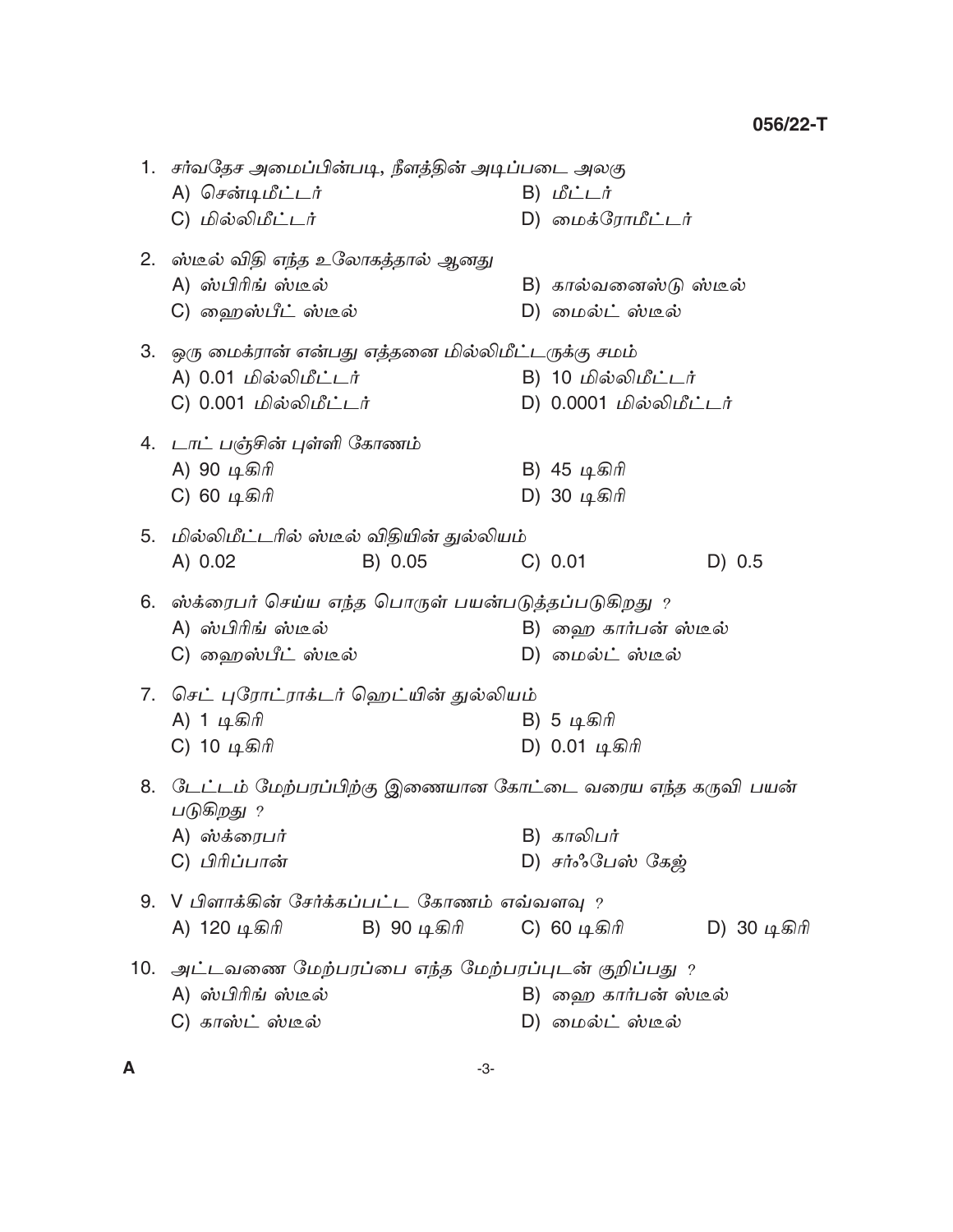$\boldsymbol{\mathsf{A}}$ 

|     | 11.  சுத்தியலின் எந்தப் பகுதியில் கடினப்படுத்துதல் மேற்கொள்ளப்படுகிறது ?                                                  |                            |
|-----|---------------------------------------------------------------------------------------------------------------------------|----------------------------|
|     | A) ஐ ஹோல்                                                                                                                 | B) பீன்                    |
|     | $C)$ $\mathcal{G}$ க்                                                                                                     | D) ஹெட்                    |
| 12. | எந்தப் பகுதியின் அகலத்தின் அடிப்படையில், பெஞ்ச் வைஸின் அளவு<br>கணக்கிடப்படுகிறது ?                                        |                            |
|     | A) ஸ்பிண்டில்                                                                                                             | B) லீட்                    |
|     | C) ஃபேஸ்                                                                                                                  | D) ஜாஸ்                    |
| 13. | கீழே கொடுக்கப்பட்டுள்ளவைகளில், வேலையின் சதுரத்தன்மையை சரிபார்க்க<br>எந்த கருவி பயன்படுத்தப்படுகிறது                       |                            |
|     | A) ஜென்னி காலிபர்                                                                                                         | B) திரி சதுரம்             |
|     | C) விங் திசைகாட்டி                                                                                                        | D) சைன் பார்               |
| 14. | உருண்டை வடிவ உலோகம், டியூப் மற்றும் பைப் ஆகியவற்றைப் பிடிக்க<br>எந்த வகையான துணை (vice) பயன்படுத்தப்படுகிறது <sub>?</sub> |                            |
|     | A) லெக் வைஸ்                                                                                                              | B) என்ஜீனியர் வைஸ்         |
|     | C) கருவி தயாரிப்பாளர் வைஸ்                                                                                                | D) பைப் வைஸ்               |
|     | 15.   சுத்தியலின் அடிக்கும் பகுதி எவ்வாறு அழைக்கப்படுகிறது                                                                |                            |
|     | A) ஸ்பிண்டில்                                                                                                             | B) லீட்                    |
|     | C) ஃபேஸ்                                                                                                                  | D) பீன்                    |
|     | 16. சுத்தியலின் நடுப்பகுதியின் பெயர் என்ன ?                                                                               |                            |
|     | A) $\mathcal{G}$ $\dot{\mathcal{S}}$                                                                                      | B) லீட்                    |
|     | C) ஃபேஸ்                                                                                                                  | D) பீன்                    |
| 17. | பஞ்ச் செய்ய எந்த பொருள் பயன்படுகிறது ?                                                                                    |                            |
|     | A) ஸ்பிரிங் ஸ்டீல்                                                                                                        | B) ஹை கார்பன் ஸ்டீல்       |
|     | C) ஹைஸ்பீட் ஸ்டீல்                                                                                                        | D) மைல்ட் ஸ்டீல்           |
| 18. | வட்டப் பட்டையின் மையத்தைக் கண்டறிய எந்த காலிபர் பயன்படுத்தப்<br>படுகிறது ?                                                |                            |
|     | A) உள்புற காலிபர்                                                                                                         | B) வெளிப்புற காலிபர்       |
|     | C) ஜென்னி காலிபர்                                                                                                         | D) ஸ்பிரிங் ஜாயிட் காலிபர் |
|     |                                                                                                                           |                            |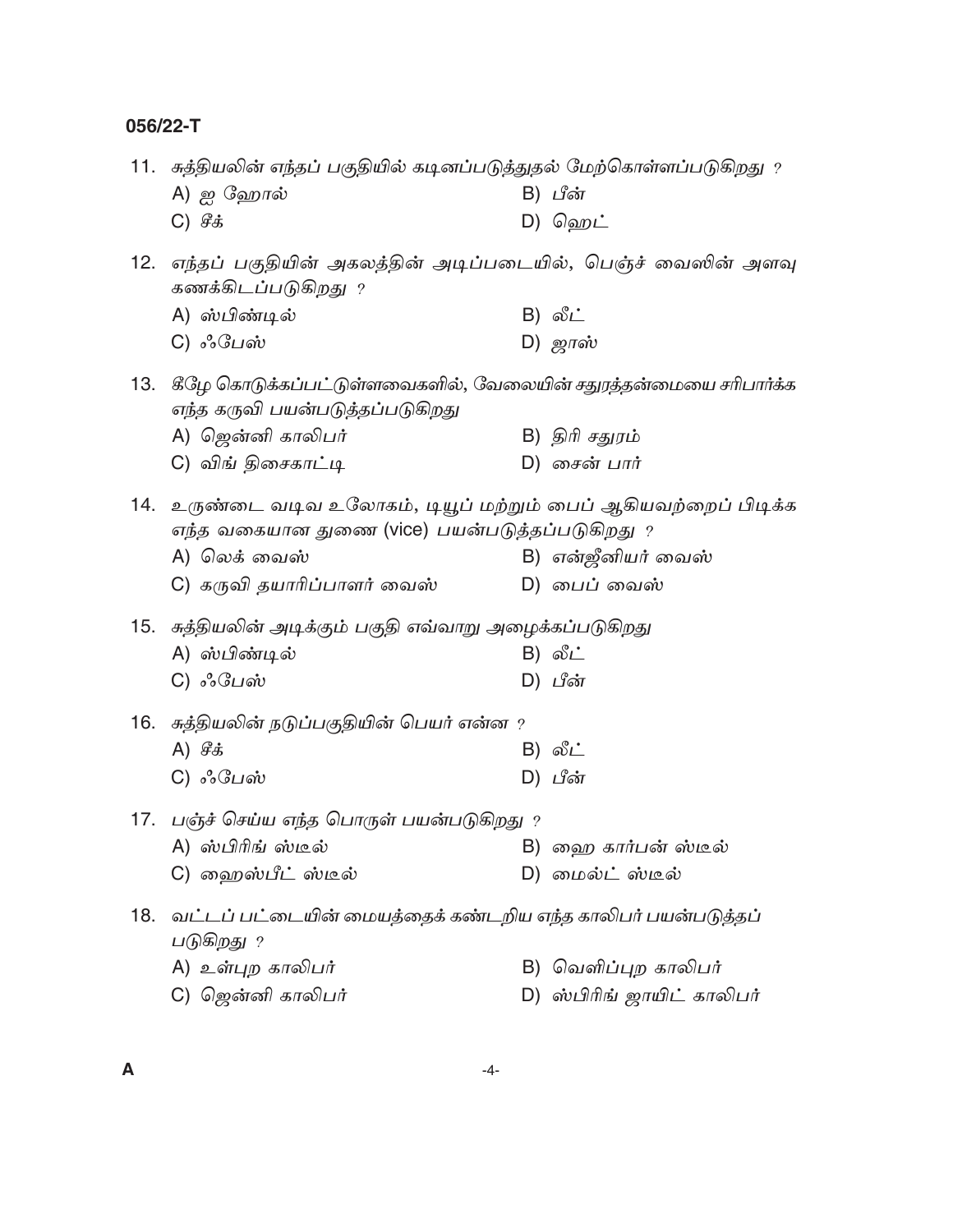|     | 19.   ஒரு வட்டத்தில் 1/4 இல் எத்தனை டிகிரி உள்ளது $\,$ ?<br>A) 120 டிகிரி<br>C) 60 டிகிரி                                     | B) 90 டிகிரி<br>D) 30 டிகிரி              |
|-----|-------------------------------------------------------------------------------------------------------------------------------|-------------------------------------------|
|     | 20.   மெட்ரிக் அமைப்பில் வெப்பநிலையின் அலகு என்ன $\,$ ?<br>A) கெல்வின்<br>C) ஃபாரன்ஹீட்                                       | B) சென்டிகிரேட்<br>D) ஆம்பியர்            |
|     | 21. ஃபைலின் ஃபேஸ் உள்ள பல் இல்லாத பகுதியின் பெயர் என்ன ?<br>A) ஃபைல் எட்ஜ்<br>C) ஃபைல் டிப்                                   | B) ஃபைல் டேங்<br>D) ஃபைல் ஹீல்            |
|     | 22. ஃபைலை உருவாக்க எந்த பொருள் பயன்படுத்தப்படுகிறது ?<br>A) ஸ்பிரிங் ஸ்டீல்<br>C) ஹைஸ்பீட் ஸ்டீல்                             | B) ஹை கார்பன் ஸ்டீல்<br>D) மைல்ட் ஸ்டீல்  |
|     | 23. இவைகளில் ஃபைல் மரம் மற்றும் தோல் செய்ய பயன்படுத்தப்படும் ஃபைல்<br>எது ?<br>A) ஒற்றை வெட்டு ஃபைல்<br>C) ராஸ்ப் கட் ஃபைல்   | B) இரட்டை வெட்டு ஃபைல்<br>D) வளைந்த ஃபைல் |
| 24. | எண்ணெய்தோப்பை வெட்ட எந்த வகையான உளி பயன்படுத்தப்படுகிறது ?<br>A) தட்டையான உளி<br>C) பீன் தலை உளி                              | B) ஜென்னி உளி<br>D) அரை வட்ட மூக்கு உளி   |
| 25. | உளியின் மேல் முகத்திற்கும் வெட்டுப் புள்ளிக்கும் இடையே உள்ள<br>கோணத்தின் பெயர் என்ன ?<br>A) ரேக் கோணம்<br>C) கிளியரன்ஸ் கோணம் | B) வெட்டு கோணம்<br>D) லிப் கோணம்          |
|     | 26.   சிறப்பு ஃபைல்களில் ஃபிஷ்பியாக் ஃபைல் என அழைக்கப்படுவது எது ?<br>A) ரோட்டரி ஃபைல்<br>C) கிராசிங் ஃபைல்                   | B) மில்சா ஃபைல்<br>D) ரிப்ளெக்ஸ் ஃபைல்    |
|     | 27.   ஹேக் சா ஃப்ரேமில் பிளேடை இறுக்கப் பயன்படுத்தப்படும் நட்டின்<br>பெயர் என்ன ?                                             |                                           |
|     | A) சக் நட்டு                                                                                                                  | B) லாக்கிங்க் நட்டு                       |
|     | C) பெவல் நட்டு                                                                                                                | D) விங் நட்டு                             |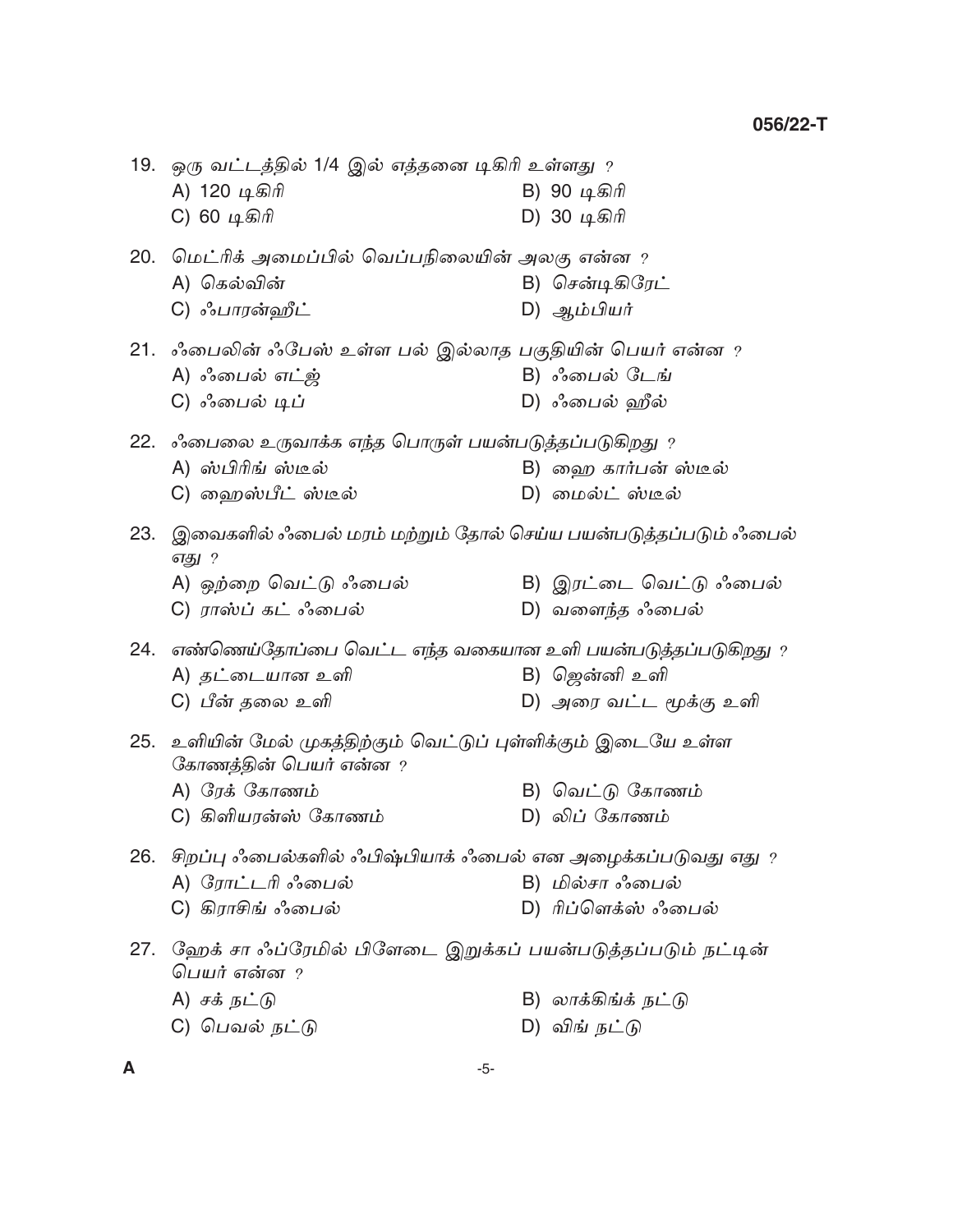$\boldsymbol{\mathsf{A}}$ 

| 28. | சாதாரண ஆழமான காக்கின் (Ordinary depth gauge) துல்லியம் என்ன $\it r$                                                   |               |                |                                                                                                                                |                |
|-----|-----------------------------------------------------------------------------------------------------------------------|---------------|----------------|--------------------------------------------------------------------------------------------------------------------------------|----------------|
|     | A) 0.02                                                                                                               | B) 0.5        |                | C) 0.01                                                                                                                        | D) 0.05        |
| 29. | துளையிடும் இயந்திரத்தின் டேப்பர் ஷாங்கில் எந்த வகையான டேப்பர்<br>பயன்படுத்தப்படுகிறது ?                               |               |                |                                                                                                                                |                |
|     | A) <i>ஜார்னோ டேப்பர்</i>                                                                                              |               |                | <b>В)</b> $L$ <i>п</i> $\dot{\mathbf{L}}$ $\mathcal{G}$ <i>уп</i> $\mathcal{G}$ <i>L</i> $\dot{\mathbf{L}}$ $\dot{\mathbf{L}}$ |                |
|     | C) மோர்ஸ் டேப்பர்                                                                                                     |               |                | D) புரோகிரசிவ் டேப்பர்                                                                                                         |                |
| 30. | ஒரு கூறுகளின் உள் நூலை உருவாக்க எந்த கருவி பயன்படுத்தப்படுகிறது ?                                                     |               |                |                                                                                                                                |                |
|     | A) டேப் செட்                                                                                                          |               |                | B) டை செட்                                                                                                                     |                |
|     | $C)$ திரட் சேஸர்                                                                                                      |               |                | D) ட்விஸ்ட் டிரில்                                                                                                             |                |
| 31. | நிலையான ட்விஸ்ட் டிரில் புள்ளி கோணம் எவ்வளவு ?                                                                        |               |                |                                                                                                                                |                |
|     | A) 60 டிகிரி                                                                                                          | B) 118 டிகிரி |                | C) 120 டிகிரி                                                                                                                  | D) 22.7 டிகிரி |
| 32. | மைக்ரோ மீட்டரின் துல்லியம் என்ன ?                                                                                     |               |                |                                                                                                                                |                |
|     | A) 0.02 mm                                                                                                            | B) 0.001 mm   |                | C) 0.01 mm                                                                                                                     | D) 0.05 mm     |
| 33. | வெளிப்புற மைக்ரோமீட்டரின் சொம்பு (Anvil) எந்த வகையான பொருளால்<br>ஆனது ?                                               |               |                |                                                                                                                                |                |
|     | A) அலாய் ஸ்டீல்                                                                                                       |               |                | B) ஹை கார்பன் ஸ்டீல்                                                                                                           |                |
|     | C) ஹைஸ்பீட் ஸ்டீல்                                                                                                    |               |                | D) காஸ்ட் ஸ்டீல்                                                                                                               |                |
|     | 34. பெரியளவிலான உற்பத்தியில் மெல்லிய மற்றும் மென்மையான<br>பணிப்பொருளை துளைக்க எந்த ட்ரில் ஜிக் பயன்படுத்தப்படுகிறது ? |               |                |                                                                                                                                |                |
|     | A) சாண்ட்டிச் ஜிக்                                                                                                    |               |                | B) ட்ரன்னியன் ஜிக்                                                                                                             |                |
|     | C) பிளேட் ஜிக்                                                                                                        |               |                | D) டேபிள் ஜிக்                                                                                                                 |                |
|     | 35. எந்தெந்த உபகரணம் ஒரு பணிப்பகுதியை நிலைநிறுத்தவும், வெட்டும்<br>கருவியை வழிநடத்தவும் பயன்படுகிறது                  |               | $\overline{?}$ |                                                                                                                                |                |
|     | A) ஃபிக்ஷயர்                                                                                                          |               |                | B) பேஸ் பிளேட்                                                                                                                 |                |
|     | C) ஜிக்                                                                                                               |               |                | D) ஃபேஸ் பிளேட்                                                                                                                |                |
| 36. | ஆய்வு நோக்கத்திற்காக எந்த கிரேடு ஸ்லிப் கேஜ் பயன்படுத்தப்படுகிறது ?                                                   |               |                |                                                                                                                                |                |
|     | A) Grade '0' accuracy                                                                                                 |               |                | B) Grade '00' accuracy                                                                                                         |                |
|     | C) Grade 'l' accuracy                                                                                                 |               |                | D) Grade 'II' accuracy                                                                                                         |                |
|     |                                                                                                                       |               |                |                                                                                                                                |                |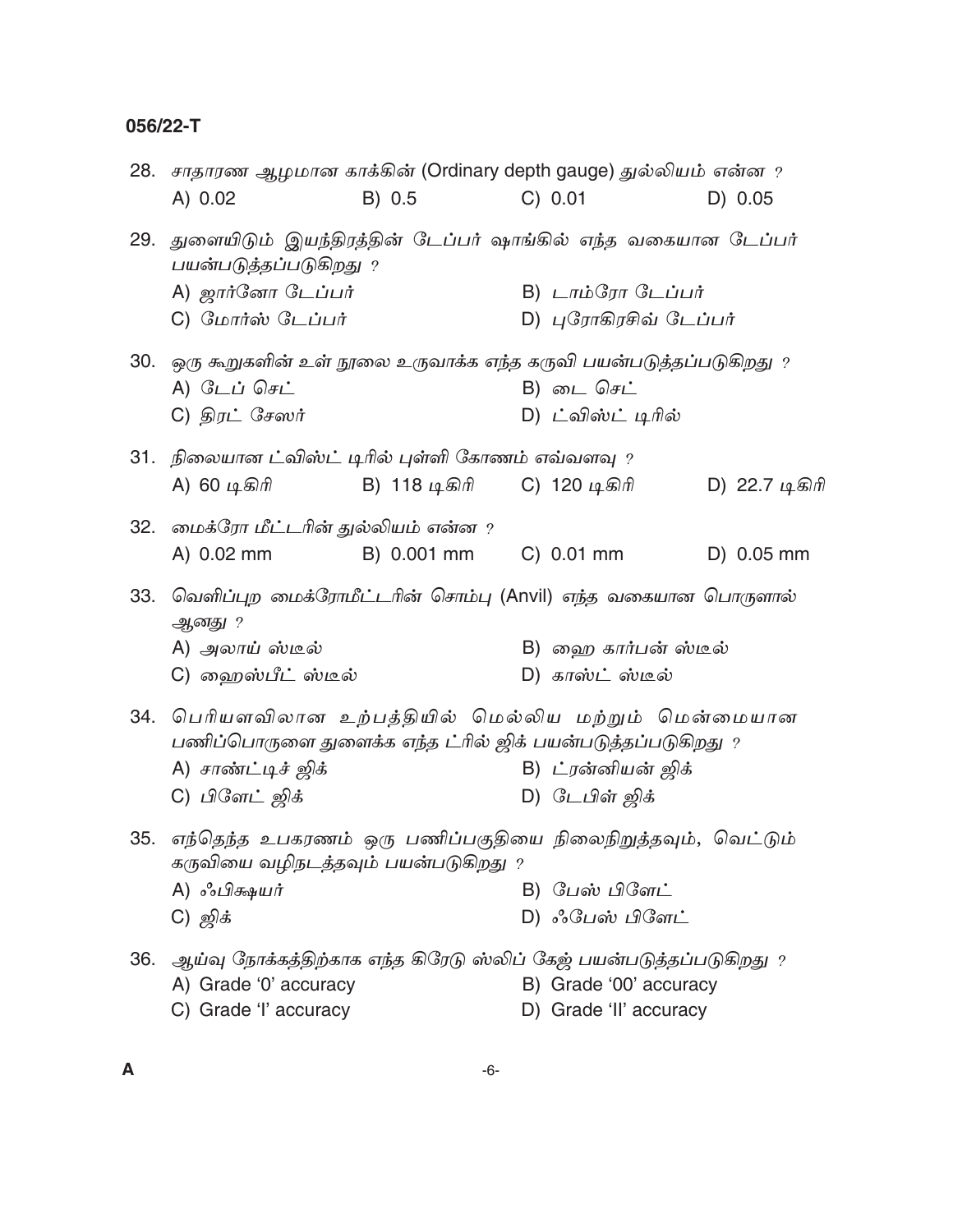|     | 37. வெர்னியர் காலிபரின் குறைந்தபட்ச எண்ணம் என்ன ?                                                                  |                         |
|-----|--------------------------------------------------------------------------------------------------------------------|-------------------------|
|     | A) 0.002 mm                                                                                                        | B) 0.001 mm             |
|     | C) 0.01 mm                                                                                                         | D) 0.02 mm              |
|     | 38.   பொறியியலில் சைன் பார் ஏன் பயன்படுத்தப்படுகிறது  ?<br>A) சாய்வை அளவிட                                         |                         |
|     | B) இரண்டு உருளைகளுக்கு இடையே உள்ள தூரத்தை அளவிட                                                                    |                         |
|     | C) கோணத்தை அளவிட                                                                                                   |                         |
|     | D) இயந்திர அளவை சரிபார்க்க                                                                                         |                         |
|     | 39. ஒரு கூறுகளின் அனைத்து செயல்பாடுகளுக்கும் பிறகு பெறப்பட்ட அளவுக்கு<br>என்ன பெயர் ?                              |                         |
|     | A) வரம்பு அளவு                                                                                                     | B) உண்மையான அளவு        |
|     | C) அதிகபட்ச வரம்பு                                                                                                 | D) அடிப்படை அளவு        |
|     | 40. BIS அமைப்பின் படி எத்தனை அடிப்படை விலகல்கள் உள்ளன ?                                                            |                         |
|     | A) 25                                                                                                              | B) 16                   |
|     | $C)$ 14                                                                                                            | D) 24                   |
|     | 41.   ஒளி முறுக்கு பயன்பாட்டு பகுதியில் பயன்படுத்தப்படும் அரைவட்ட கீயின்<br>பெயர் என்ன ?                           |                         |
|     | A) ஃபெதர் கீ                                                                                                       | B) ஜீப் ஹெட் கீ         |
|     | C) ஸ்லைடு கீ                                                                                                       | D) இணை                  |
|     | 42. அடிக்கடி சரிசெய்யப்பட்டு அகற்றப்படும் பகுதியில் எந்த நட்டு பயன்<br>படுத்தப்படுகிறது ?                          |                         |
|     | A) லாக் நட்டு                                                                                                      | B) குவார்டர் பின் நட்டு |
|     | C) கேஸ்டில் நட்டு                                                                                                  | D) விங் நட்டு           |
|     | 43. இருபுறமும் திரிக்கப்பட்ட போல்ட் எது ?                                                                          |                         |
|     | A) அறுகோண போல்ட்                                                                                                   | B) ஆலன் போல்ட்          |
|     | C) கேப் திருகு போல்ட்                                                                                              | $D)$ ஸ்டட்              |
| 44. | ஒரு டிரைவில் தண்டுகளுக்கு இடையே உள்ள தூரம் மிகவும் சிறியதாக<br>இருந்தால் என்ன வகையான பெல்ட் பயன்படுத்தப்படுகிறது ? |                         |
|     | A) ஃபிளாட் பெல்ட்                                                                                                  | B) V பெல்ட்             |
|     | C) டுத் கொண்ட பெல்ட்                                                                                               | D) இணைப்பு பெல்ட்       |
| A   | $-7-$                                                                                                              |                         |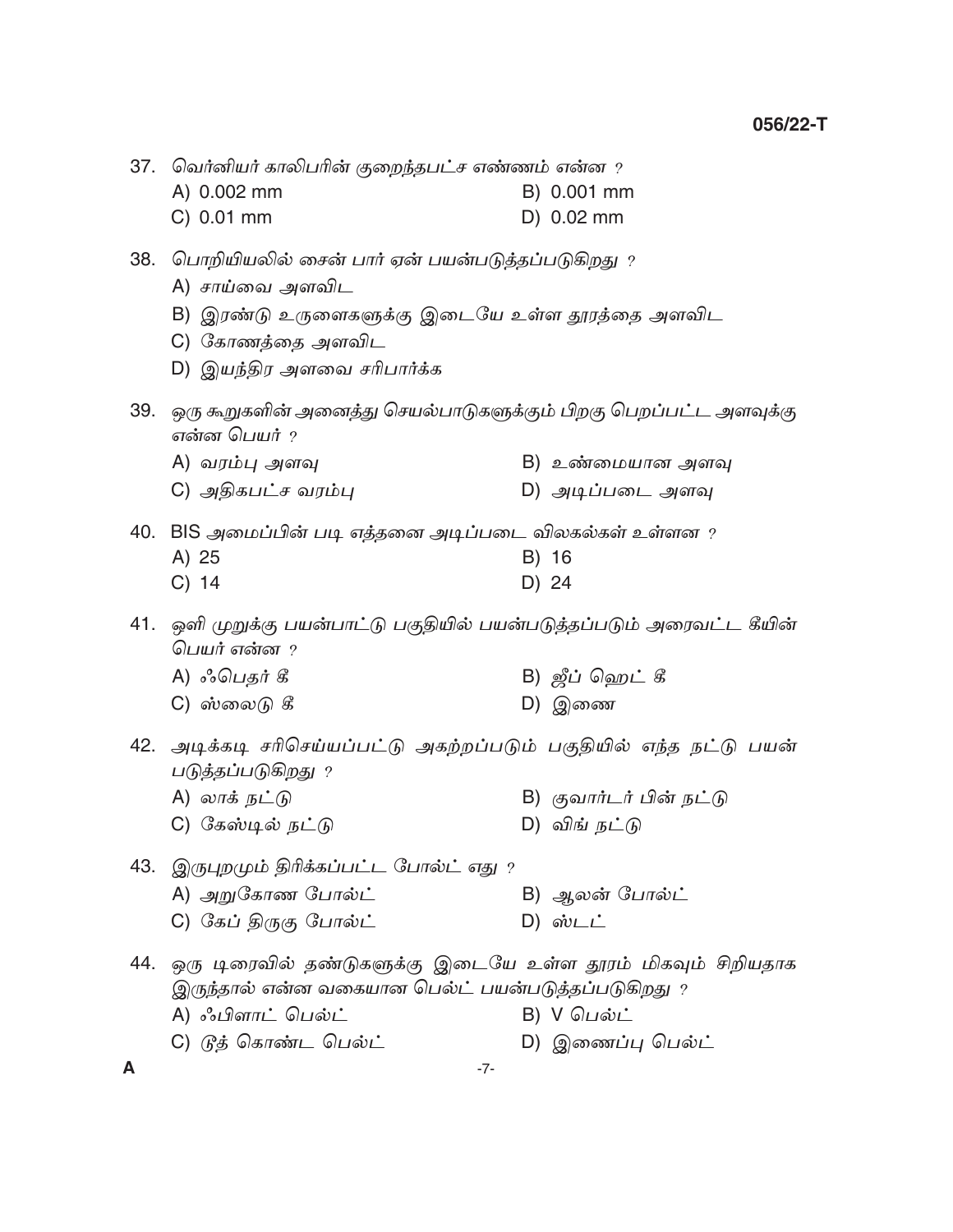| 45. | பெல்ட் கூட்டுக்கு, தொழில்துறை நோக்கத்திற்காக எந்த வகையான பெல்ட்<br>ஃபாஸ்டென்னர் பயன்படுத்தப்படுகிறது                       |                        |
|-----|----------------------------------------------------------------------------------------------------------------------------|------------------------|
|     | A) வயர் வகை                                                                                                                | B) லாக்ரெல் வகை        |
|     | C) <i>ஜாக்சன்</i> வகை                                                                                                      | D) அலிகேட்டார் வகை     |
|     | 46. சாஃப்ட் சால்டரின் உருகுநிலை என்ன ?                                                                                     |                        |
|     | A) 600 degrees                                                                                                             | B) 550 degrees         |
|     | C) 450 degrees                                                                                                             | D) 250 degrees         |
|     | 47.   கடுமையான கட்டுமானப் பணிகளுக்கு எந்த வகையான ரிவெட் பயன்படுத்தப்<br>படுகிறது ?                                         |                        |
|     | A) பான் தலை                                                                                                                | B) கூம்புத் தலை        |
|     | C) தட்டையான தலை                                                                                                            | D) கவுண்டர் சிங்க் தலை |
|     | 48. V-கப்பி பொதுவாக எந்தப் பொருளால் ஆனது ?                                                                                 |                        |
|     | A) துப்பாக்கி உலோகம்                                                                                                       | B) காஸ்ட் இரும்பு      |
|     | C) ஸ்பிரிங் ஸ்டீல்                                                                                                         | D) பாபிட் உலோகம்       |
|     | 49. நிலையான டேப்பர் பின்னில் பயன்படுத்தப்படும் டேப்பர் விகிதம் என்ன ?                                                      |                        |
|     | B) 1:60<br>A) 1:50                                                                                                         | C) 1:100<br>D) 1:45    |
| 50. | ஆண்டிஃபிரிக்ஷன் உருட்டல் உறுப்புகளை பிரிக்கவும் சிட்டிங் செய்யவும்<br>பந்து தாங்கியின் எந்தப் பகுதி பயன்படுத்தப்படுகிறது ? |                        |
|     | A) உருளை வளையம்                                                                                                            | $B)$ $G_J$ ஸ்          |
|     | C) சீரமைத்த புஷ்                                                                                                           | D) கூண்டு              |
|     | 51. பிக் அயன் சுத்திகரிப்பு செயல்முறைக்கு உட்படுத்தி காஸ்ட் அயன் எந்த<br>ஃபர்னேஸ் மூலம் தயாரிக்கப்படுகிறது ?               |                        |
|     | A) புட்லிங் ஃபர்னேஸ்                                                                                                       | B) கபோலா ஃபர்னேஸ்      |
|     | C) பிளாஸ்ட் ஃபர்னேஸ்                                                                                                       | D) பெஸ்ஸெமர் ஃபர்னேஸ்  |
|     | 52. நடுத்தர கார்பன் ஸ்டீல் ______ சதவீதம் கார்பன் கொண்டுள்ளது.                                                             |                        |
|     | A) $0.05\% - 0.25\%$                                                                                                       | B) $0.1\% - 0.35\%$    |
|     | C) $0.2\% - 0.45\%$                                                                                                        | D) $0.25\% - 0.7\%$    |
| 53. | டைனமோவின் மையத்தை உருவாக்க என்ன பொருள் பயன்படுத்தப்<br>படுகிறது ?                                                          |                        |
|     | A) ரோட் அயன்                                                                                                               | B) பிக் அயன்           |
|     | C) க்ரே காஸ்ட் அயன்                                                                                                        | D) வைட் காஸ்ட் அயன்    |
| A   | -8-                                                                                                                        |                        |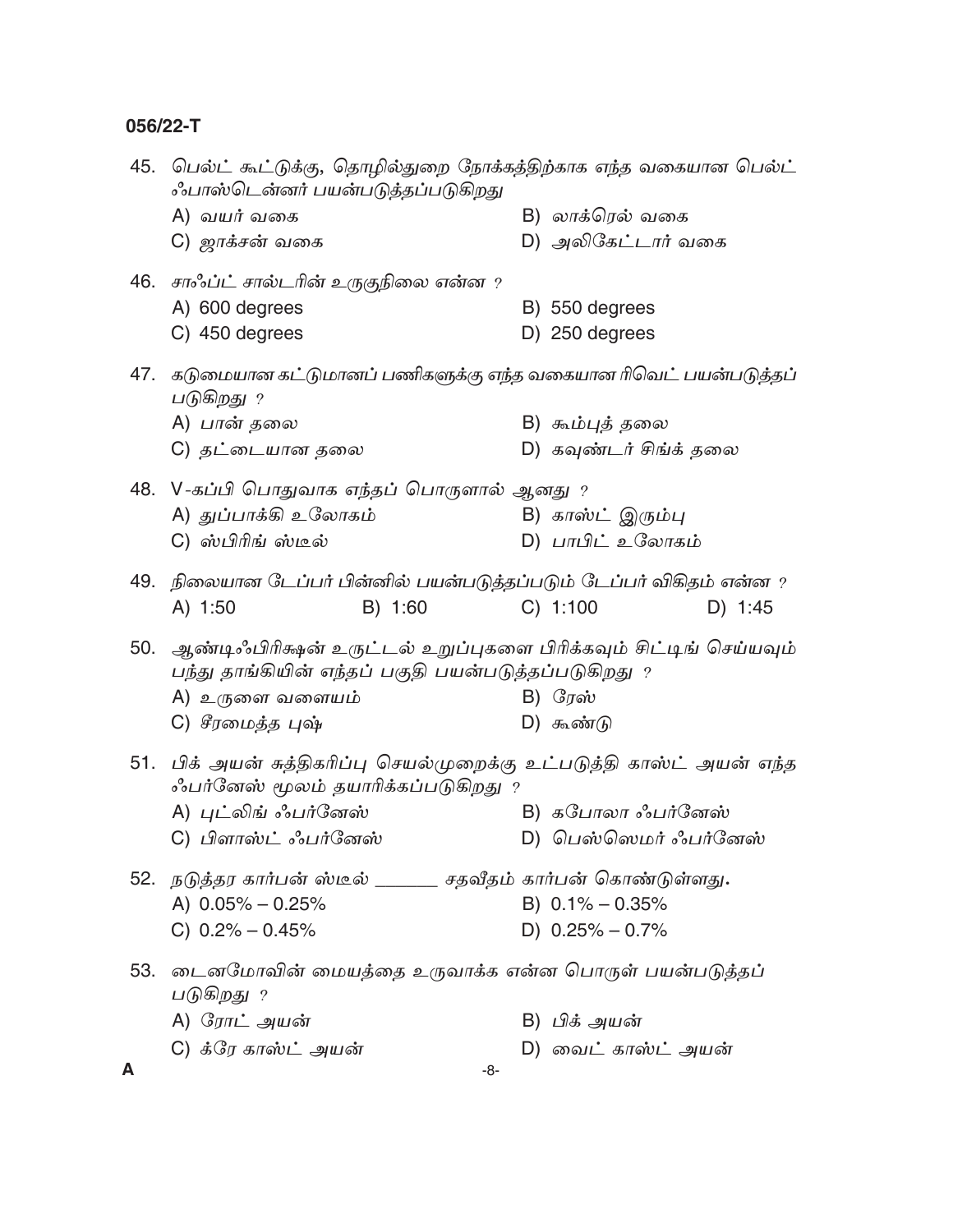54. ஹைஸ்பீட் ஸ்டீல் என்று அழைக்கப்படும் அலாய் எது ? A) வெனடியம் ஹைஸ்பீட் ஸ்டீல் B) குரோமியம் ஹைஸ்பீட் ஸ்டீல் D) மாங்கனீசு ஹைஸ்பீட் ஸ்டீல் C) கோபால்ட் ஹைஸ்பீட் ஸ்டீல் 55. \_\_\_\_\_ அணுக் கதிர்வீச்சைத் தடுக்க மின்காப்புப் பொருளாகப் பயன் படுத்தப்படுகிறது. A) துத்தநாகம் (ஜிங்க்) B) அலுமினியம்  $D)$  *Q*wi C) தகரம் (டின்) 56. அனீலிங் செயல்முறைக்கு உட்படுத்தப்படும் போது ஹைப்பர்யூடெக்டாய்டு ஸ்டீல் எத்தனை டிகிரி செல்சியஸ் வெப்பமடைகிறது ? A)  $50^{\circ}$  C  $\dot{\mathfrak{s}}_{(4)}$  GL  $\dot{\mathfrak{w}}$  for Lower Critical Temperature (LCT) B) 50° C  $\dot{\phi}_{\langle\phi\rangle}$   $\mathcal{G}(\mathcal{L}_{\psi})$  for Lower Critical Temperature (LCT) C) 50° C  $\dot{\sigma}_{AB}$  GL  $\dot{\omega}$  for Upper Critical Temperature (UCT) D) 50° C  $\dot{\phi}_{AB}$   $\mathcal{G}_{CD}$  for Upper Critical Temperature (UCT) 57. எந்த ஊடகத்தின் மூலம் ஸ்டீல் இயல்பாக்குதல் செயல்முறைக்கு உட்பட்ட பிறகு குளிர்விக்கப்படுகிறது ? A)  $\mathbb{B}$ *i* B) நிலையான காற்று D) எண்ணெய் C) மணல் 58. ஃபெரைட் என்று அழைக்கப்படுவது எது ? A) பிக் அயன் அல்லது ஸ்டீல் இதில் 3% கார்பன் உள்ளது B) பிக் அயன் அல்லது ஸ்டீல் இதில் 2% கார்பன் உள்ளது C) பிக் அயன் அல்லது ஸ்டீல் இதில் 1% கார்பன் உள்ளது D) பிக் அயன் அல்லது ஸ்டீல் இதில் 0% கார்பன் உள்ளது 59. கார்பரைசிங் செயல்முறைக்குத் தேவையான கார்பன் எந்த நிலையில் வழங்கப் படுகிறது ? B) திரவ நிலையில் மட்டுமே A) திட நிலையில் மட்டுமே C) வாயு நிலையில் மட்டுமே D) திட, திரவ மற்றும் வாயு நிலை 60. வெப்ப சிகிச்சையில் உப்பு கரைசலின் தணிப்பு விளைவுக்கு என்ன காரணம்  $\gamma$ A) அதன் கொதிநிலை, இது தூய நீரைக் காட்டிலும் அதிகம் B) அதன் கொதிநிலை, இது தூய நீரைக் காட்டிலும் குறைவு C) அதன் கொதிநிலை, இது தூய நீரின் கொதிநிலைக்கு சமம் D) அதன் கொதிநிலை, இது தூய நீரைக் காட்டிலும் மிகக் குறைவு A  $-9-$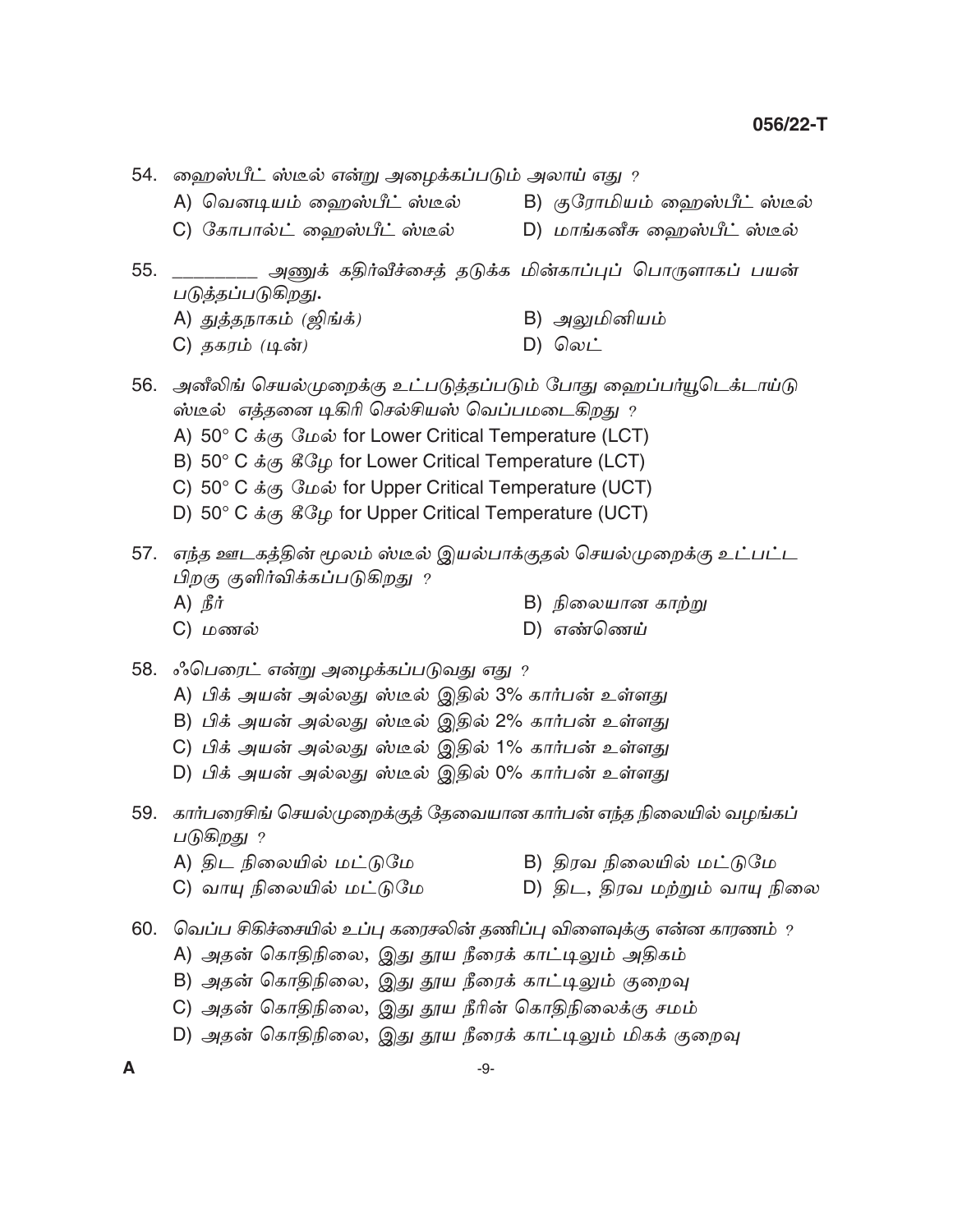|     | 61. ஃபோர்ஜ் அடுப்பு _______ பயன்படுத்தி செய்யப்படுகிறது.                                                                                                                                                                                                               |                                            |
|-----|------------------------------------------------------------------------------------------------------------------------------------------------------------------------------------------------------------------------------------------------------------------------|--------------------------------------------|
|     | A) பயனற்ற செங்கல், சிமெண்ட்                                                                                                                                                                                                                                            | B) களிமண், சிமெண்ட்                        |
|     | C) பயனற்ற செங்கல், களிமண்                                                                                                                                                                                                                                              | D) கான்கிரீட், பயனற்ற செங்கல்              |
|     | 62. இயற்கை டால்கின் உருகுநிலை                                                                                                                                                                                                                                          |                                            |
|     | A) 1100°C<br>B) 1200°C                                                                                                                                                                                                                                                 | C) $1300^{\circ}$ C<br>D) $1500^{\circ}$ C |
|     | 63. ஃபோர்ஜிங் செய்யும் போது, _______ ஒரு கம்பியை செங்குத்தாகப் பிடிக்கப்<br>பயன்படுகிறது.                                                                                                                                                                              |                                            |
|     | A) சதுர வாய் டோங்                                                                                                                                                                                                                                                      | B) ரவுண்ட் டோங்                            |
|     | C) ஃபிளாட் டோங்                                                                                                                                                                                                                                                        | D) ஹாலோ டோங்                               |
|     | 64. ஃபோர்ஜிங் செய்வதில் ஒரு வேலையை சரியான கோணத்தில் வளைக்க<br>சொம்பின் (Anvil) எந்த பகுதி பயன்படுத்தப்படுகிறது ?                                                                                                                                                       |                                            |
|     | A) டைல் சதுர பீக்                                                                                                                                                                                                                                                      | B) ஃபேஸ்                                   |
|     | $C)$ பீக்                                                                                                                                                                                                                                                              | D) ஹார்டி துளை                             |
|     | 65. ஸ்டீல் எந்த வெப்பநிலையில் எரிகிறது ?<br>A) 1000°C                                                                                                                                                                                                                  | B) 1100°C                                  |
|     | C) $1200^{\circ}$ C                                                                                                                                                                                                                                                    | D) 1300°C க்கு மேலே                        |
| 66. | அடிக்கடி பயன்படுத்தும் ஃபோர்ஜிங் கருவிகளான ஹார்டி மற்றும் ஹாட் செட்<br>போன்றவற்றை அவ்வப்போது தண்ணீரால் குளிர்விப்பது ஏன் ?<br>A) அதனால் அதன் நிதானத்தை இழக்காது<br>B) அதன் வலிமையை இழக்காதபடி<br>C) அதன் கட்டித்தன்மையை இழக்காதபடி<br>D) அதன் கடினத்தன்மையை இழக்காதபடி |                                            |
|     | 67. ஃபோர்ஜிங்கில் எத்தனை வகையான அப்செட்கள் பயன்படுத்தப்படுகின்றன ?                                                                                                                                                                                                     |                                            |
|     | A) ஒரே ஒரு வகை                                                                                                                                                                                                                                                         | B) இரண்டு வகைகள்                           |
|     | C) மூன்று வகைகள்                                                                                                                                                                                                                                                       | D) நான்கு வகைகள்                           |
| 68. | ஃபோர்ஜிங்கில் டிராயிங் அவுட்டை இயக்கும் போது, ஒவ்வொரு இரண்டு<br>அல்லது மூன்று தொகுதிகளுக்குப் பிறகு ________ தவிர்க்க வேலையை 180°<br>ஆக மாற்றவும்.                                                                                                                     |                                            |
|     | A) $\vec{\sigma}$                                                                                                                                                                                                                                                      | B) லேப்ஸ்                                  |
|     | C) உள் விரிசல்                                                                                                                                                                                                                                                         | $D)$ மடிப்பு                               |
| A   | $-10-$                                                                                                                                                                                                                                                                 |                                            |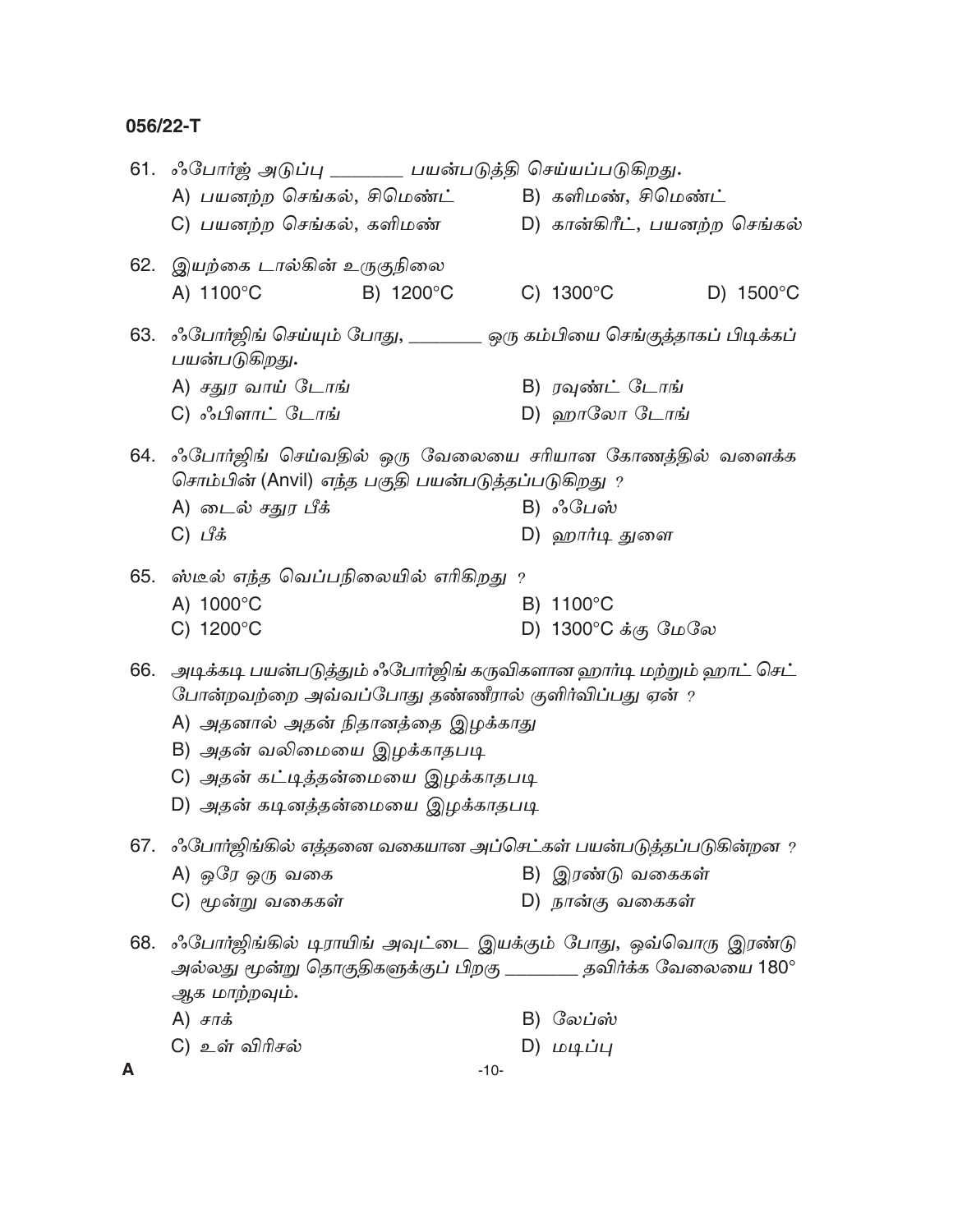- 69. ஃபோர்ஜிங்கில், ஜம்பிங் என்றால் என்ன ?
	- A) தண்டுத் துண்டின் மேல் அப்செட்டிங்க்
	- B) தண்டுத் துண்டின் மைய அப்செட்டிங்க்
	- C) தண்டுத் துண்டின் முழு அப்செட்டிங்க்
	- D) தண்டுத் துண்டின் பக்க அப்செட்டிங்க்
- 70. ஸ்வேஜ் பிளாக் எந்த பொருளால் ஆனது
	- A) பிக் அயன் B) ரோட் அயன்
	- C) மையிட் ஸ்டீல் D) மாலியேபுல் காஸ்ட் அயன்
- 71. தாள் உலோக வேலைகளில் அதிகப்படியான கமிவுகளை அகற்ற வேண்டிய வெளிப்புற வளைவுகள் மற்றும் நேரான வெட்டுக்களுக்கு ஸ்டெரைல் ஸ்னைப்பரஸ் பயன்பாட்டின் தனித்தன்மை என்ன ?
	- A) மெல்லிய கத்திகள் செங்குத்து பிளேனில் மட்டுமே வலுவானவை
	- B) மெல்லிய கத்திகள் கிடைமட்ட பிளேனில் மட்டுமே வலுவானவை
	- C) தடிமனான கத்திகள் செங்குத்து பிளேனில் மட்டுமே வலுவானவை
	- D) தடிமனான கத்திகள் கிடைமட்ட பிளேனில் மட்டுமே வலுவானவை

72. ஷீட் மெட்டல் வேலைகளில் கை கத்தரினால் வெட்ட முடியாத தாள்களை வெட்டப் பயன்படும் கருவி எது ?

- A) நேரான ஸ்னிப்ஸ்
- C) வட்ட வெட்டு இயந்திரம்
- B) வளைந்த ஸ்னிப்ஸ்
- D) லீவர் ஷேர்
- 73. ஷீட் மெட்டல் வேலையில் \_\_\_\_\_\_\_ தாளில் நீட்டுதல் மற்றும் சுத்தியல் வேலை செய்ய பயன்படுத்தப்படலாம்.
	- A) பால்-பீன் சுத்தியல் B) நேராக பீன் சுத்தியல்
	- C) என்ட்-ஃபேக் மல்லேட் D) பாஸ்ஸிங் மல்லேட்
- 74. ஷீட் மெட்டல் வேலைகளில் பயன்படுத்தப்படும் ஸ்னிபுகளை அவற்றின் \_\_\_\_\_\_\_\_\_\_\_ , \_\_\_\_\_\_\_\_ மூலம் குறிப்பிடப்படுகின்றன**.** 
	- A) நீளம், கத்தியின் தடிமன்
	- B) ஒட்டுமொத்த நீளம், கத்தியின் வடிவம்
	- C) ஒட்டுமொத்த நீளம், கத்தியின் தடிமன்
	- D) நீளம், கக்கி வடிவம்

A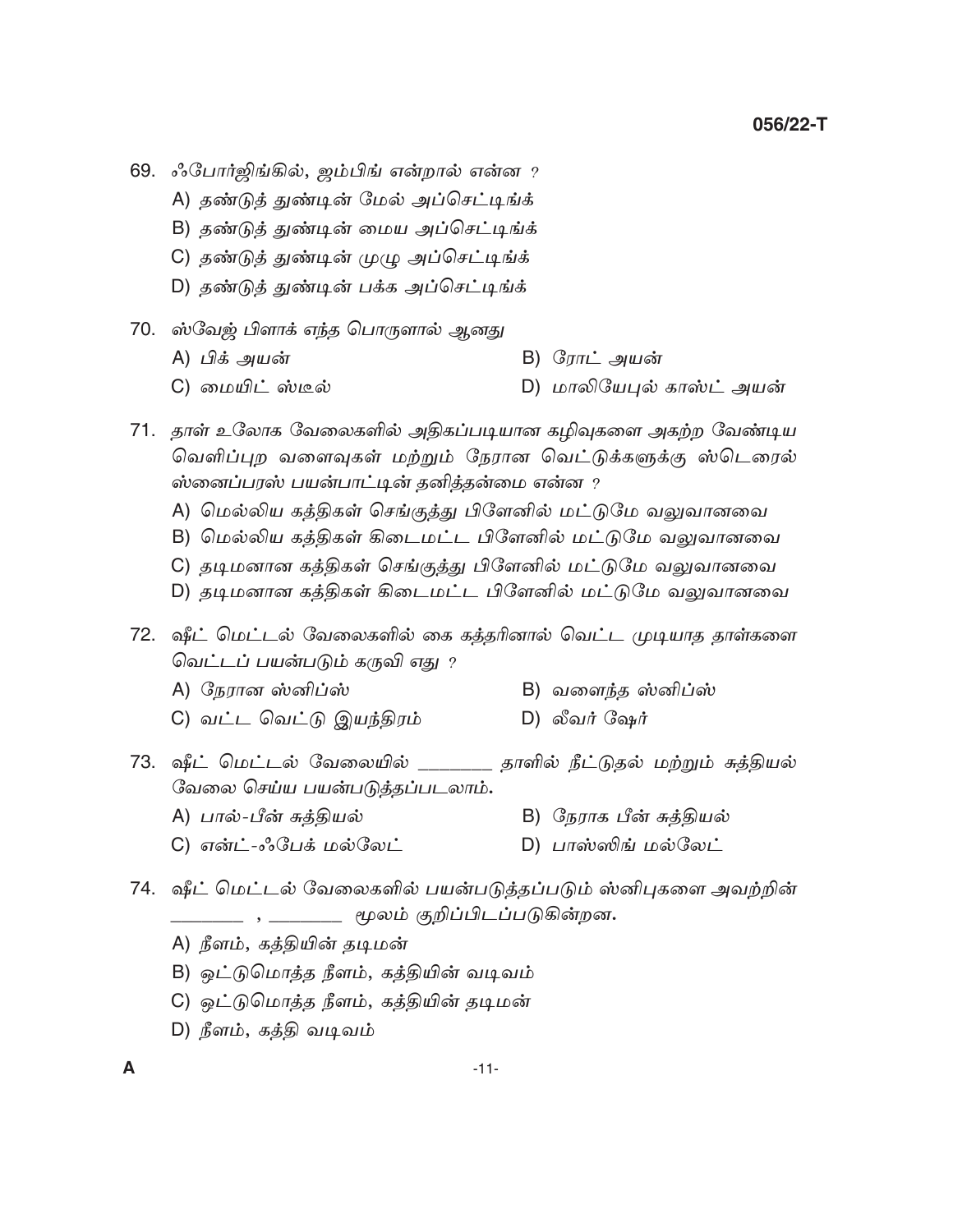- 75. தாள் உலோக வேலைகளில் பயன்படுத்தப்படும் ஸ்க்ரைபரின் டேப்பர் கோணம் C)  $25^\circ$  to  $35^\circ$ A)  $15^\circ$  to  $20^\circ$ B)  $20^\circ$  to  $30^\circ$ D) 30 $\degree$  to 45 $\degree$
- 76. தாள் உலோக வேலையில் பெரிய விட்டம் மற்றும் வில் வட்டம் வரைவதற்குப் பயன்படும் கருவி A) சாதாரண திசைகாட்டி B) ஸ்பிரிங் திசைகாட்டி
	- C) பீம் திசைகாட்டி D) விங் திசைகாட்டி
- 77. தாள் உலோக வேலைகளில் சிறந்த வர்க்கப் பங்குகளை உருவாக்க எந்தப் பொருள் பயன்படுத்தப்படுகிறது ?
	- A) மைல்ட் ஸ்டீல் அல்லது ரோட் அயன்
	- B) காஸ்ட் அயன் அல்லது காஸ்ட் ஸ்டீல்
	- C) பிக் அயன் அல்லது மைல்ட் ஸ்டீல்
	- D) துருப்பிடிக்காத ஸ்டீல் அல்லது ரோட் அயன்
- 78. தாள் உலோக வேலையில் ஹெமிங் என்ற வார்த்தையின் அர்த்தம் என்ன ?
	- A) மடிப்பு காரணமாக உருவான விளிம்பு அல்லது பார்டர்
	- B) மூலையின் ஸ்கொரிங் செயல்முறை
	- C) ரிவர்ட் செயல்முறை
	- D) பாலிஷ் செயல்முறை
- 79. தாள் உலோக வேலையில் இரட்டை பள்ளம் கொண்ட தையல்/ கூட்டுக்கு தேவையான முழுமை கொடுப்பனவற்றைக் கண்டறிய எந்த சூத்திரத்தைப் பயன்படுத்த வேண்டும் ?
	- A)  $C = 2W + 4T$ B)  $C = 4 W + 2 T$
	- $C) C = 2 W + 2 T$ D)  $C = 4W + 4T$
- 80. உலோகத் தாள் வேலை செய்வதற்குப் பயன்படுத்தப்படும் சீம்களில் எது தச்சுத் தொழிலில் உள்ள டவ்டெயில் கூட்டுக்கு ஒத்ததாக இருக்கிறது ?
	- A) இரட்டை பள்ளம் கொண்ட மடிப்பு B) இரட்டை மடிப்பு
	- C) மடியில் மடிப்பு D) ஒற்றை மடிப்பு
- 81. எரிவாயு வெல்டிங்கிற்கான சிலிண்டர் வால்வை எவ்வாறு திறப்பது ?
	- A) மெதுவாக மற்றும் ஒன்றரைக்கு மேல் திருப்பாமல்
	- B) மெதுவாக மற்றும் இரண்டு முறைக்கு மேல் இல்லாமல்
	- C) வேகமாக மற்றும் ஒன்றரைக்கு மேல் திருப்பாமல்
	- D) வேகமாக மற்றும் இரண்டு முறைக்கு மேல் இல்லாமல்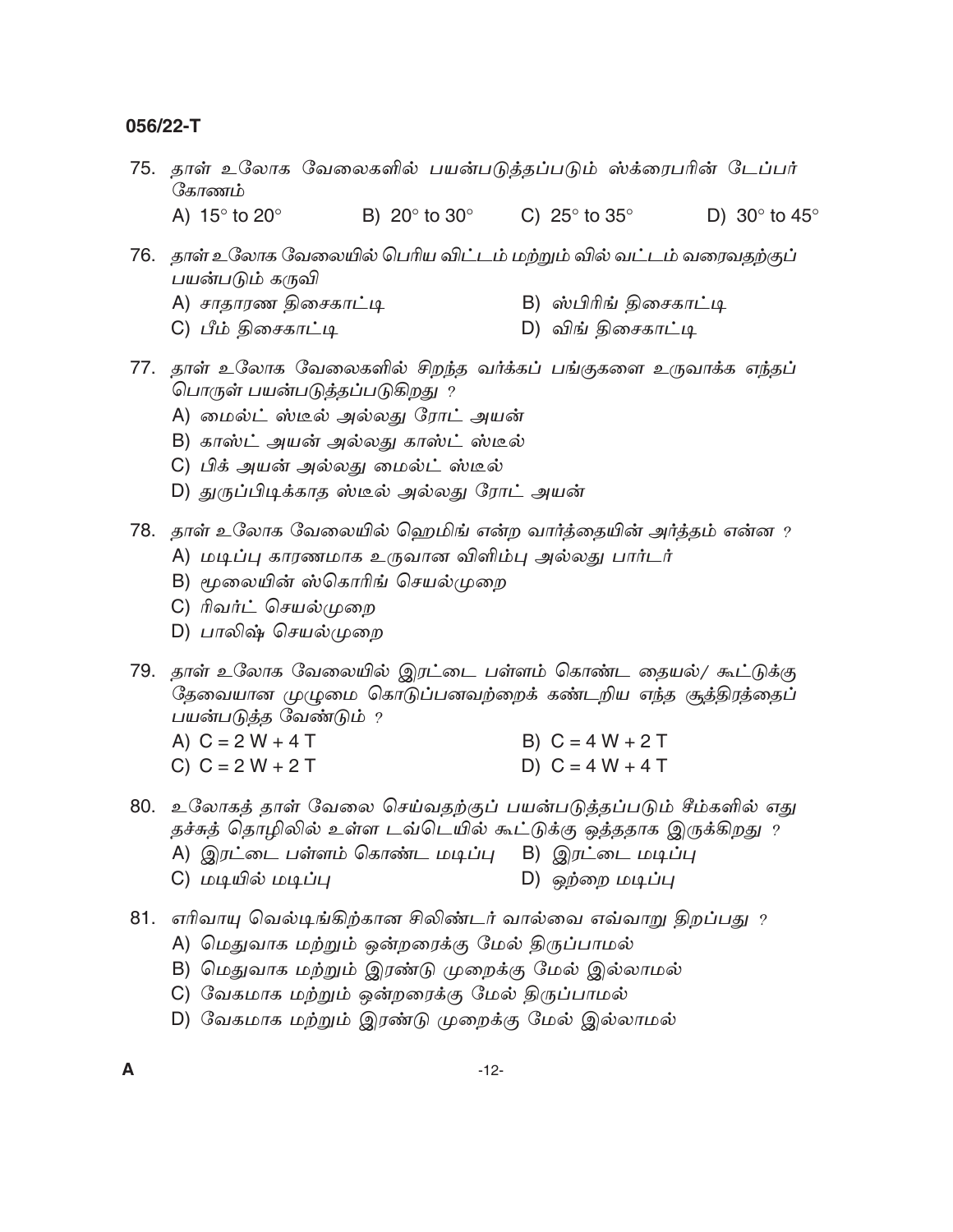- 82. ஆக்சி-அசிட்டீலீன் வெல்டிங்கிற்குப் பயன்படுத்தப்படும் எரிவாயு உருளையில் எவ்வளவு அழுத்தத்தின் கீழ் ஆக்ஸிஜன் வாயு சேமிக்கப் படுகிறது ?
	- A) 100 to 140  $kg/cm<sup>2</sup>$ B) 110 to 145 kg/cm<sup>2</sup>
	- C) 120 to 150 kg/cm<sup>2</sup> D) 130 to 170 kg/cm<sup>2</sup>
- 83. ஆக்ஸி-அசிட்டிலீன் வெல்டிங் தளத்தில் பயன்படுத்தப்படும் ரப்பர் குழல்களைத் தயாரிக்கப் பயன்படும் பொருள் எது ?
	- A) நல்ல நெகிழ்வுத் தன்மை கொண்ட பலவீனமான கேன்வாஸ் ரப்பர்
	- B) நல்ல நெகிழ்வுத் தன்மை கொண்ட வலுவான கேன்வாஸ் ரப்பர்
	- C) குறைந்த நெகிழ்வுத் தன்மை கொண்ட வலுவான கேன்வாஸ் ரப்பர்
	- D) குறைந்த நெகிழ்வுத் தன்மை கொண்ட பலவீனமான கேன்வாஸ் ரப்பர்

84. வெல்டிங்கிற்கு பயன்படுத்தப்படும் எரிவாயு எரிபொருள்கள் யாவை ?

- A) அசிட்டிலீன், ஹைட்ரஜன், நிலக்கரி வாயு மட்டுமே
- B) அசிட்டிலீன், ஹைட்ரஜன், திரவ பெட்ரோலிய வாயு மட்டுமே
- C) ஹைட்ரஜன், நிலக்கரி வாயு, திரவ பெட்ரோலிய வாயு மட்டுமே
- D) அசிட்டிலீன், ஹைட்ரஜன், நிலக்கரி வாயு, திரவ பெட்ரோலிய வாயு மட்டுமே
- 85. கீழே கொடுக்கப்பட்டுள்ள வாயு தீப்பிழம்புகளில், 3100°C முதல் 3300°C வரை சுடர் வெப்பநிலையை பெற்றிருப்பது எது ?
	- A) ஆக்சி-ஹைட்ரஜன் வாயு சுடர்
- B) ஆக்சி-அசிட்டிலீன் வாயு சுடர்
- C) ஆக்சி-நிலக்கரி வாயு சுடர்
- D) Oxy-LPG எரிவாயு சுடர்
- 86. பித்தளையை பற்ற வைக்கப் பயன்படும் சுடர் எது ?
	- A) ஆக்ஸிஜனேற்ற சுடர் B) கார்புரைசிங் சுடர்
	- C) நியூட்ரல் சுடர் D) மேலே உள்ள மூன்று சுடர்களும்
- 87. எரிவாயு வெல்டிங்கிற்குப் பயன்படுத்தப்படும் அசிட்டிலீன் வாயுவின் கலவை என்ன ?
	- A) 60.5% கார்பன் , 39.5% ஹைட்ரஜன்
	- B) 82.5% கார்பன், 17.5% ஹைட்ரஜன்
	- C) 92.3% கார்பன், 7.7% ஹைட்ரஜன்
	- D) 95.5% கார்பன், 4.5% வைறட்ரஜன்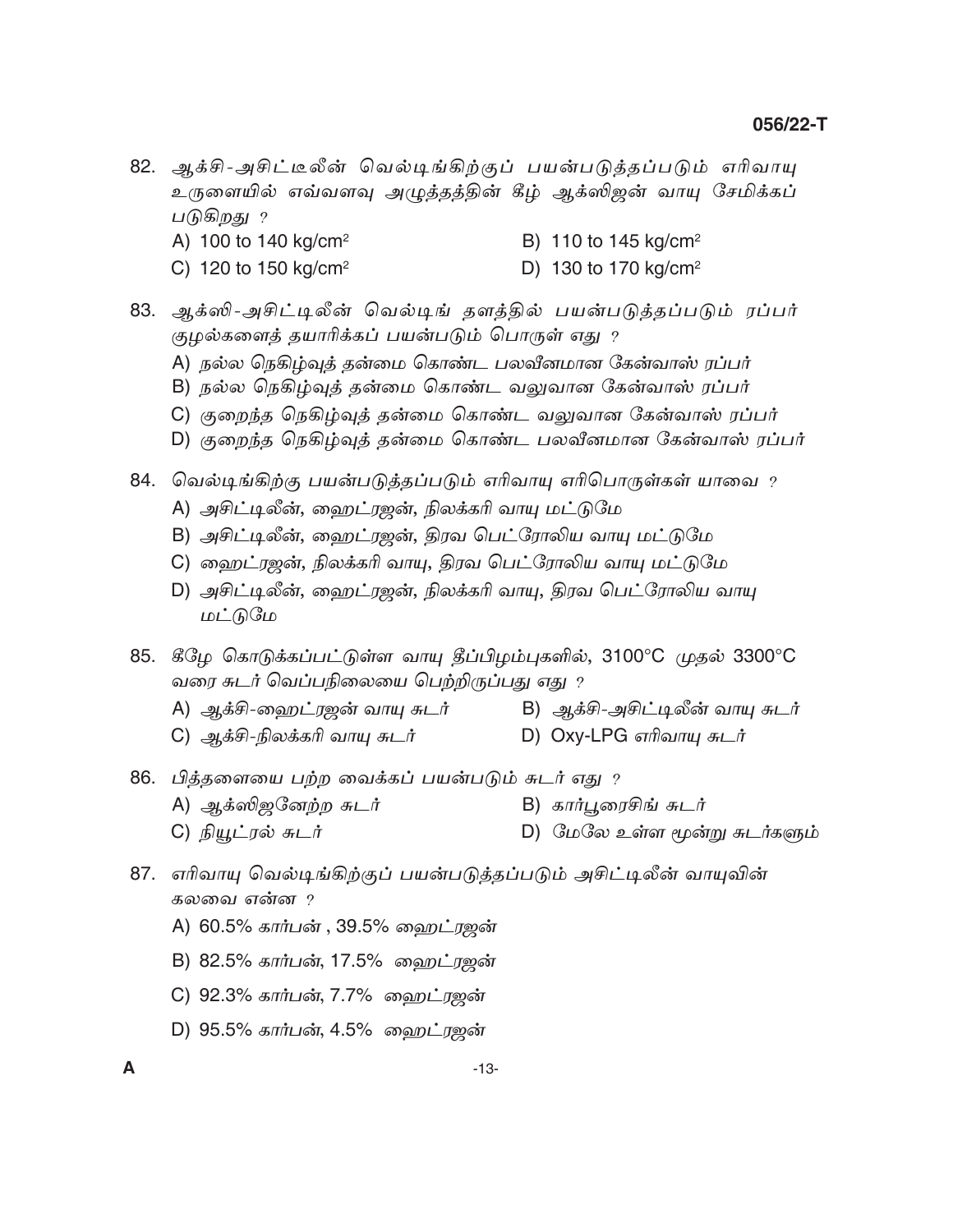| 88. | வெல்டிங் முனை அளவு எவ்வாறு தீர்மானிக்கப்படுகிறது $\,$              |  |                             |  |
|-----|--------------------------------------------------------------------|--|-----------------------------|--|
|     | A) துளையின் நீளத்தின் அடிப்படையில்                                 |  |                             |  |
|     | B) துளையின் உலோகத்தை அடிப்படையாகக் கொண்டது                         |  |                             |  |
|     | C) துளையின் உலோகத்தின் தடிமன் அடிப்படையில்                         |  |                             |  |
|     | D) துளையின் விட்டம் அடிப்படையில்                                   |  |                             |  |
|     | 89.   எத்தனை வகையான அடிப்படை வெல்டிங் நிலைகள் உள்ளன                |  |                             |  |
|     | A) 6 வகைகள்                                                        |  | B) 5 வகைகள்                 |  |
|     | C) 4 வகைகள்                                                        |  | D) 3 வகைகள்                 |  |
|     | 90.  வெல்டிங் மூட்டுகளுக்கு காட்சி ஆய்வுக்கு எத்தனை நிலைகள் தேவை ? |  |                             |  |
|     | A) 2 நிலைகள்                                                       |  | B) 3 நிலைகள்                |  |
|     | C) 4 நிலைகள்                                                       |  | D) 5 நிலைகள்                |  |
|     | 91. ஃபீட் நெம்புகோல் லேத்தின் எந்தப் பகுதியில் அமைந்துள்ளது ?      |  |                             |  |
|     | A) மேல் ஸ்லைடு                                                     |  | B) ஏப்ரான்                  |  |
|     | C) காம்பவுண்ட் ரெஸ்ட்                                              |  | D) குறுக்கு ஸ்லைடு          |  |
| 92. | லேத்தின் இண்டெக்ஸ் வகை கருவி இடுகையில் எத்தனை கருவிகளை             |  |                             |  |
|     | இணைக்க முடியும் ?                                                  |  |                             |  |
|     | A) ஒரு கருவி மட்டுமே                                               |  | B) இரண்டு மட்டுமே           |  |
|     | C) மூன்று மட்டுமே                                                  |  | D) நான்கு மட்டுமே           |  |
|     | 93. ஒரு லேத்தில் படுக்கையின் மேற்பகுதியில் உள்ள ஆக்சிஸ் இலிருந்து  |  |                             |  |
|     | செங்குத்தாக உள்ள தூரம்                                             |  |                             |  |
|     | A) படுக்கைக்கு மேல் ஊசலாடு                                         |  |                             |  |
|     | B) படுக்கையின் நீளம்                                               |  |                             |  |
|     | C) லேத்தின் உயரம்                                                  |  |                             |  |
|     | D) மையங்களுக்கு இடையே உள்ள தூரம்                                   |  |                             |  |
| 94. | சுழல் வேகத்தைக் குறைக்க, லேத்தின் எந்த அலகு கூம்பு கப்பியுடன்      |  |                             |  |
|     | இணைக்கப்பட வேண்டும்                                                |  |                             |  |
|     | A) புல் கியர்                                                      |  | B) முக்கிய ஸ்பிண்டில் கியர் |  |
|     | C) பின் கியர் அலகு                                                 |  | $D)$ கிளட்ச்                |  |
| А   | $-14-$                                                             |  |                             |  |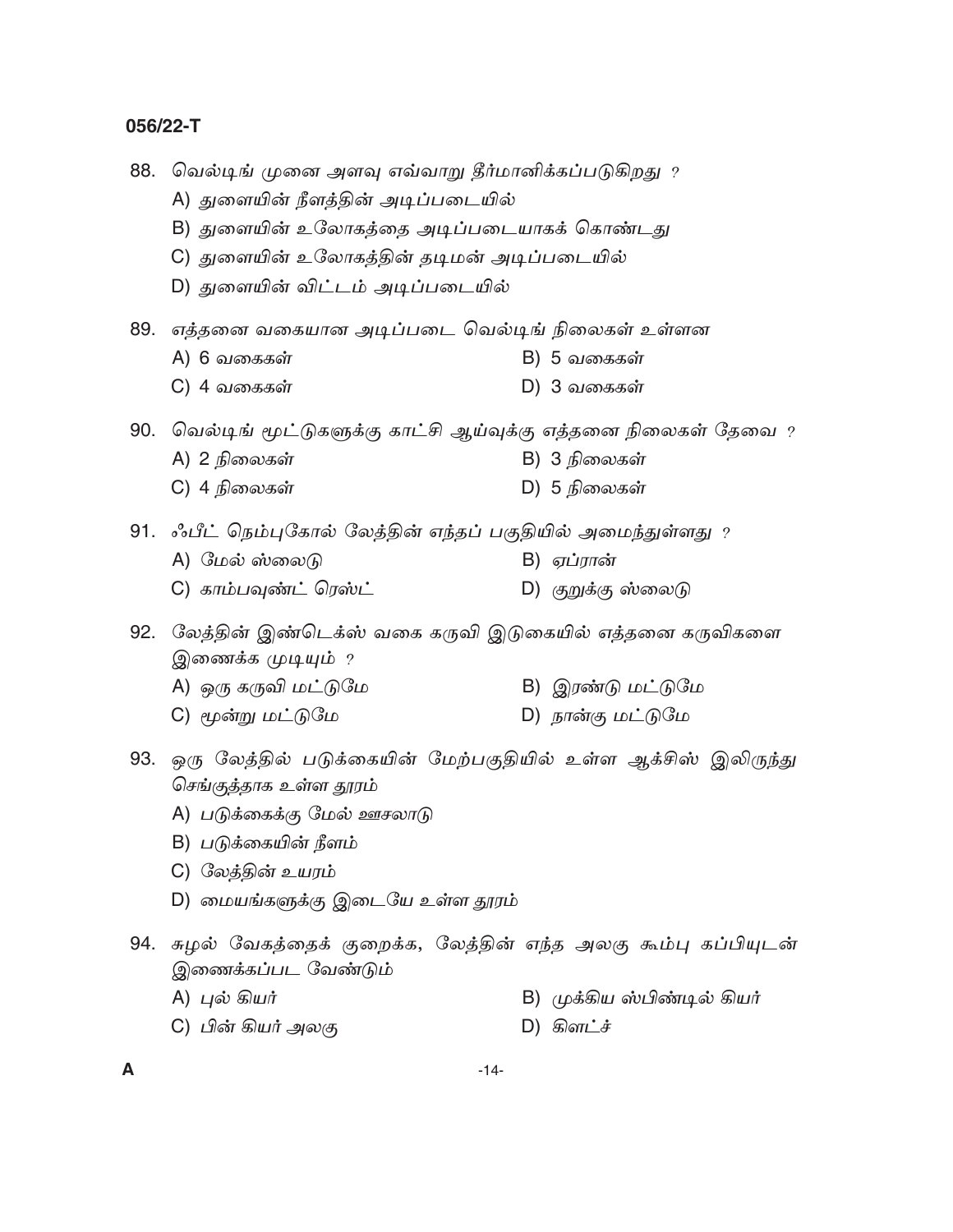95.  $\,$  லேத்தில் 3 தாடை சக் பின் தகடு செய்ய எந்த பொருள் பயன்படுத்தப் படுகிறது A) uõªµ® B) x¸¨¤iUPõu ìjÀ C) ø©Àm ìjÀ D) Põìm A¯ß  $96.$   $\,$  லேத்தில் பயன்படுத்தப்படும் செருகப்பட்ட பிட் கருவியின் தீமை என்ன  $\,$  ? A) கருவியின் குறைந்த விறைப்பு (Rigidity) B) கருவியின் குறைந்த வலிமை (Strength) C) கருவியின் குறைவான கடினத்தன்மை (Toughness) D) கருவியின் குறைவான கட்டித்தன்மை (Hardness) 97. லேத் வெட்டும் கருவியின் அணுகுமுறை கோணம் A) மேல் வெட்டு முனை கோணம் B) பக்க வெட்டு முனை கோணம் C) møµ¯À ÷Põn® D) ÷µU ÷Põn® 98. லேத்தின் ஹைஸ்டீட் ஸ்டீல் கருவியை மைல்ட் ஸ்டீலுக்கு திருப்பபடும் போது, அதன் வெட்டு வேகம் என்னவாக இருக்க வேண்டும் A)  $20 - 40$  m/min. B)  $35 - 45$  m/min. C)  $35 - 50$  m/min. D)  $45 - 60$  m/min. 99. MT 3 என்றால் என்ன ? A) Metric thread number 3 B) Morse thread number 3 C) Metric taper number 3 D) Morse taper number 3  $100$ . சுயமாக வைத்திருக்கும் டேப்பர்களின் அதிகபட்ச டேப்பர் கோணம் என்ன ? A) 8 $^{\circ}$  B) 6 $^{\circ}$ C)  $5^\circ$  D)  $3^\circ$